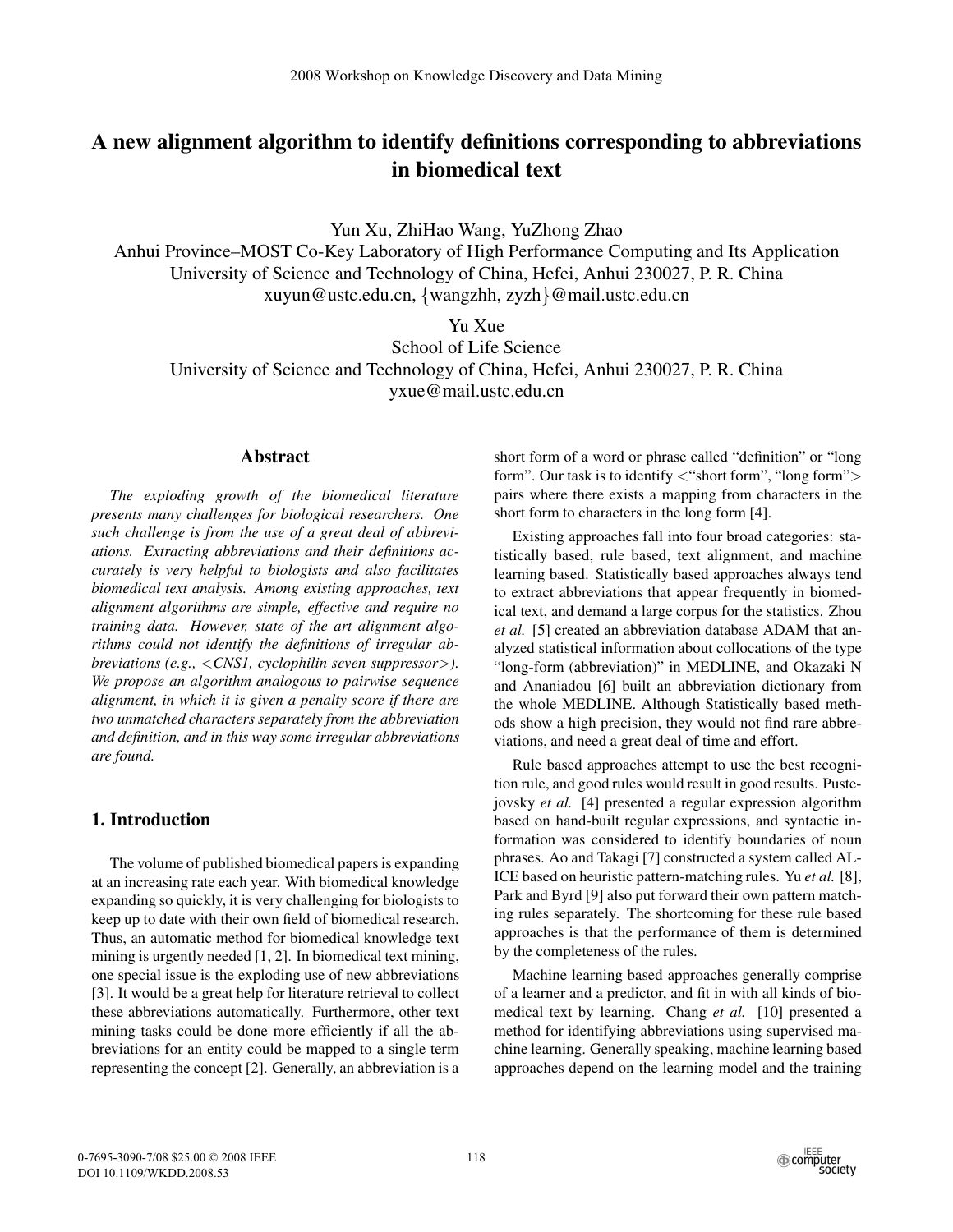data, and require a lot of labor and time.

Text alignment based approaches always try to find the optimal alignment between the definition and abbreviation. Schwartz and Hearst [11] presented a simple algorithm for identifying the definitions of abbreviations with only two indices, lIndex for the long form, and sIndex for the short form. The two indices are initialized to point to the end of their respective strings. For each character sIndex points to, lIndex is decremented until a matching character is found. Chang *et al.* [10] and Taghva and Gilbreth [12] utilized the Longest Common Subsequence algorithm in their methods. However, the state of the art alignment algorithms can not find irregular abbreviations.

In this paper a dynamic programming algorithm analogous to pairwise sequence alignment [13, 14] is applied. For the comparison of biological sequences, Needleman and Wunsch [13] and Smith and Waterman [14] both succeeded in getting a sub-optimize result based on a dynamic programming algorithm. Then we improve the algorithm to make it applicable to the identification of definitions corresponding to abbreviations. In the alignment between the abbreviation and definition, gap insertions are allowed in abbreviations, and forbidden in definitions. It is given a penalty score if there are two unmatched characters separately from the abbreviation and definition, and in this way some irregular abbreviations are found.

# **2. Methods**

To find the *<*short form, long form*>* pairs can be divided into two sub-tasks. One sub-task is abbreviation recognition, and the other is definition identification. Our work is mainly for the second task. The second sub-task can also be divided into definition searching and definition identification. The flowchart of our work is shown in Figure 1.

### **2.1. Abbreviation Recognition**

For abbreviation recognition, we mainly use the recognition method presented by Park and Byrd [9]. Their method is based on a series of rules: the feature of the abbreviation (or short form) and the syntactic cues in the contexts. The feature of the abbreviation includes: its first character is alphabetic or numeric; it contains at least one letter; its length is between 2 and 10; it contains at most two words.

The syntactic cues we take into account include:

- 1. long form **(**short form**)** or long form **[**short form**]**
- 2. short form **(**long form**)** or short form **[**long form**]**
- 3. short form *=* long form
- 4. long form *=* short form
- 5. short form*, or* long form



**Figure 1. This is the flowchart of extracting abbreviations and their corresponding definitions.**

- 6. long form*, or* short form
- 7. short form. . .*stands/short/acronym*. . . long form
- 8. long form*,* short form *for short*

In practice, most abbreviations appear with parentheses, i.e. protein kinase C (PKC). We use the similar method for abbreviation recognition as most researchers, and only consider (1) and (2). For pattern (2), the short form is the one or two words before the left parenthesis, and the long form is just the expression inside the parentheses. For pattern (1), the short form is inside the parentheses, but the long form is not easy to be found and it need to be searched for before the left parenthesis.

### **2.2. Definition Searching**

Having recognized the abbreviation, the next step is to find the candidate definition. The candidate definition appears in the same sentence as the abbreviation, and it can be searched for within a search space. The size of the search space is the sum of the maximum length of a definition (the number of the words in the definition) and the maximum offset (the longest distance of a definition from an abbreviation). In our work, the offset is ignored and we consider only definitions adjacent to the abbreviations (as most people do). Park and Byrd [9] analyzed about 4500 abbreviations and their definitions, and then they decided that, for relatively short abbreviations (from two to four characters), the maximum length of a definition should not be greater than twice the abbreviation length (the number of the characters in an abbreviation); for long abbreviations (five or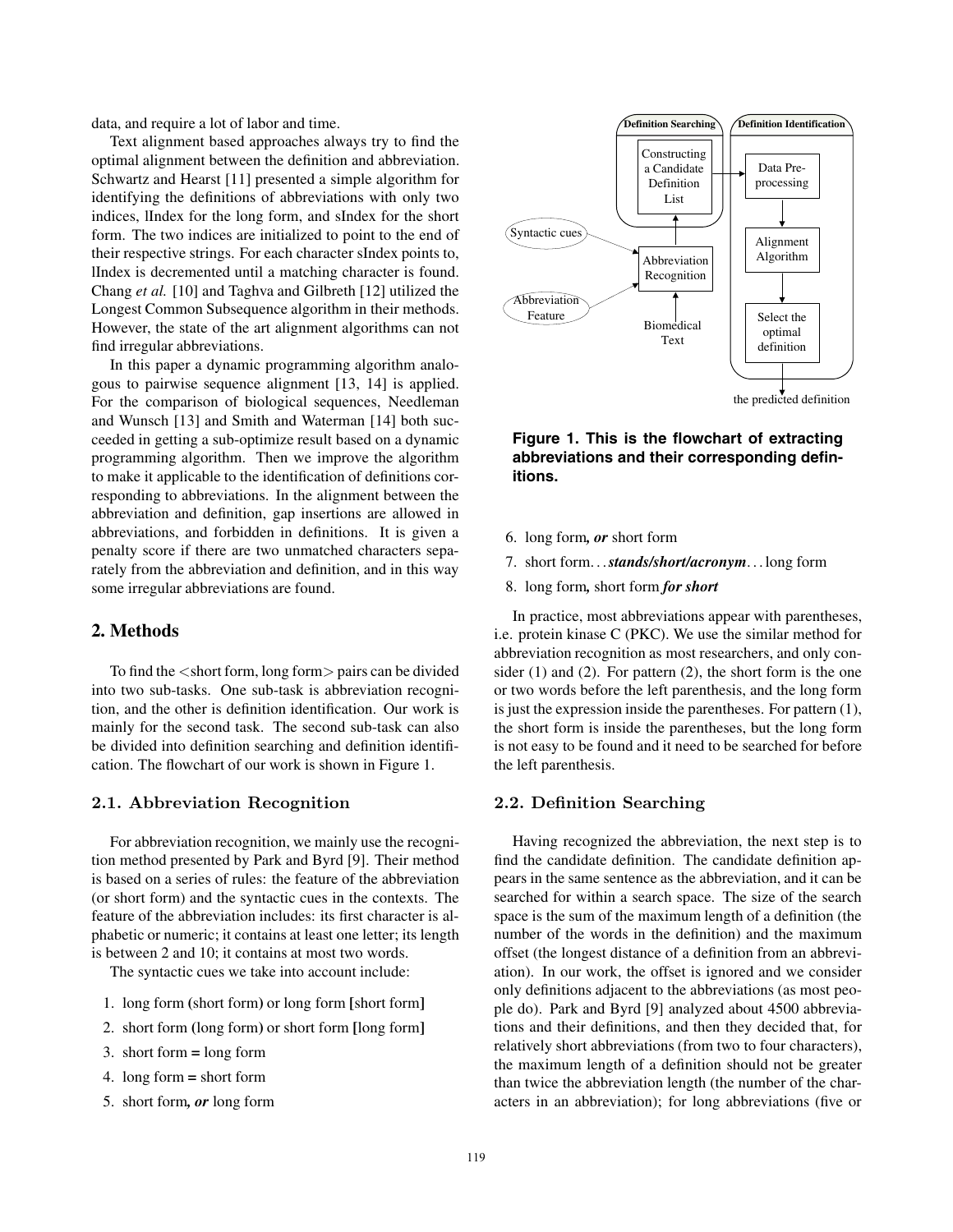more characters), the definition should not be longer than the abbreviation length plus 5. Thus, we refer to their work for the maximum length of a definition DEF of an abbreviation ABBR:

$$
Max.|DEF| = min(|ABBR| + 5, |ABBR| * 2)
$$
 (1)

where Max.|DEF| is the maximum length of a definition, and |ABBR| is the number of the characters in an abbreviation.

Then a candidate definition list is constructed from the search space, and the possible definition is just one item of it. The list-constructing algorithm is described below.

**Procedure 1** Construct the Candidate Definition List CDL 1: Initiate an empty candidate definition list CDL;

- 2: Num = the number of words from the beginning of the sentence which contains the abbreviation to the left parenthesis;
- 3: if ( Num *<* Max.|DEF| ) { SearchSpaceString = the string from the beginning of the sentence to the left parenthesis;

} else {

SearchSpaceString = the string that contains Max. **DEF** words before the left parenthesis; }

- 4: WordNum = min (Num, Max.  $|DEF|$ );
- 5: for  $(N = 0; N < WordNum; N++)$
- CandidateDef = SearchSpaceString with the leftmost N words deleted;
- insert CandidateDef into CDL; }

# **2.3. Definition Identification**

Now we have a candidate definition list. Each time we retrieve an item from the list, and align it with the abbreviation employing our alignment algorithm. Afterward we select the optimal definition.

#### **2.3.1 Data Preprocessing**

Usually a definition is abbreviated with a new addition of a special character (e.g., *<*Myo3/5p, Myo3p and Myo5p*>*), and the lowercase letter from a definition may be changed into its corresponding capital letter. Before we identify the definition corresponding to an abbreviation, some data preprocessing steps must be taken. We delete the character that is neither alphabetic nor numeric in the abbreviation and change all capital letters in both the abbreviation and definition into their corresponding lowercase letters. In order to differentiate between the space inserted in the alignment algorithm and the space between words of the definition, we replace the space between words of the definition with the character '\s'.

#### **2.3.2 Alignment Algorithm**

The definition identification is a process of comparison between the abbreviation and definition. In the process, the smallest unit of comparison is a pair of characters, one from the abbreviation, and the other from the definition. All possible comparisons are made from the smallest unit while allowing gap insertions in the abbreviation. Among the comparisons the definition with the best match is chosen as the correct definition. The best match can be defined as the largest alignment score of characters of the definition that can be matched with those of the abbreviation.

The largest alignment score can be determined by representing in a two-dimensional array, all possible pair combinations that can be constructed from the abbreviation and definition, A and D, being compared. A[i] is the ith character of the abbreviation string and D[j] is the jth character of the definition string. A[i] and D[j] represent the rows and the columns of the two-dimensional array SCORE respectively. Then the cell, SCORE[i][j], represents a pair combination that contains A[i] and D[j].

With the above definition of A[i], D[j] and SCORE[i][j], now what we need to do is to get the largest value of SCORE[i][j], which represents the best match. Then dynamic programming is used to compute each cell value of SCORE. Unlike the solutions of Needleman and Wunsch [13] and Smith and Waterman [14], gap insertions are allowed in abbreviations but forbidden in definitions in our algorithm, so SCORE[i][j] is determined by SCORE[i][j-1], SCORE[i-1][j-1] and the alignment of A[i] and D[j], and not by SCORE[i-1][j]. The below is the recursion equation for computing the largest value of SCORE[i][j].

Firstly the initial value is assigned: SCORE $[i][i] = 0$  if  $i=0$  or  $j=0$ ;

Then, we have

$$
SCORE[i][j] = \max_{\substack{0 < i \le length(A) \\ 0 < j \le length(D)}} \left\{ \begin{array}{l} SCORE[i-1][j-1] + w(A[i], D[j]) \\ SCORE[i][j-1] \end{array} \right.
$$
\n
$$
(2)
$$

where the  $w(A[i],D[i])$  is defined as:

$$
w(A[i], D[j]) = \begin{cases} 2, & if A[i] = D[j] \text{ and } D[j] \text{ is the first} \\ & \text{character of one word in the definition;} \\ 1, & if A[i] = D[j] \text{ and } D[j] \text{ is not the first} \\ & \text{character of one word in the definition;} \\ -10, & if A[i] != D[j] \end{cases}
$$

(3)

After the matrix SCORE is filled, SCORE[length(A)][length(D)] is just the largest alignment score, the score of the best match. Knowing the largest alignment score is not enough, we need to get the best match pathway by traceback.

The best match pathway can be obtained by beginning at the terminals of both strings  $(i=length(A), j=length(D))$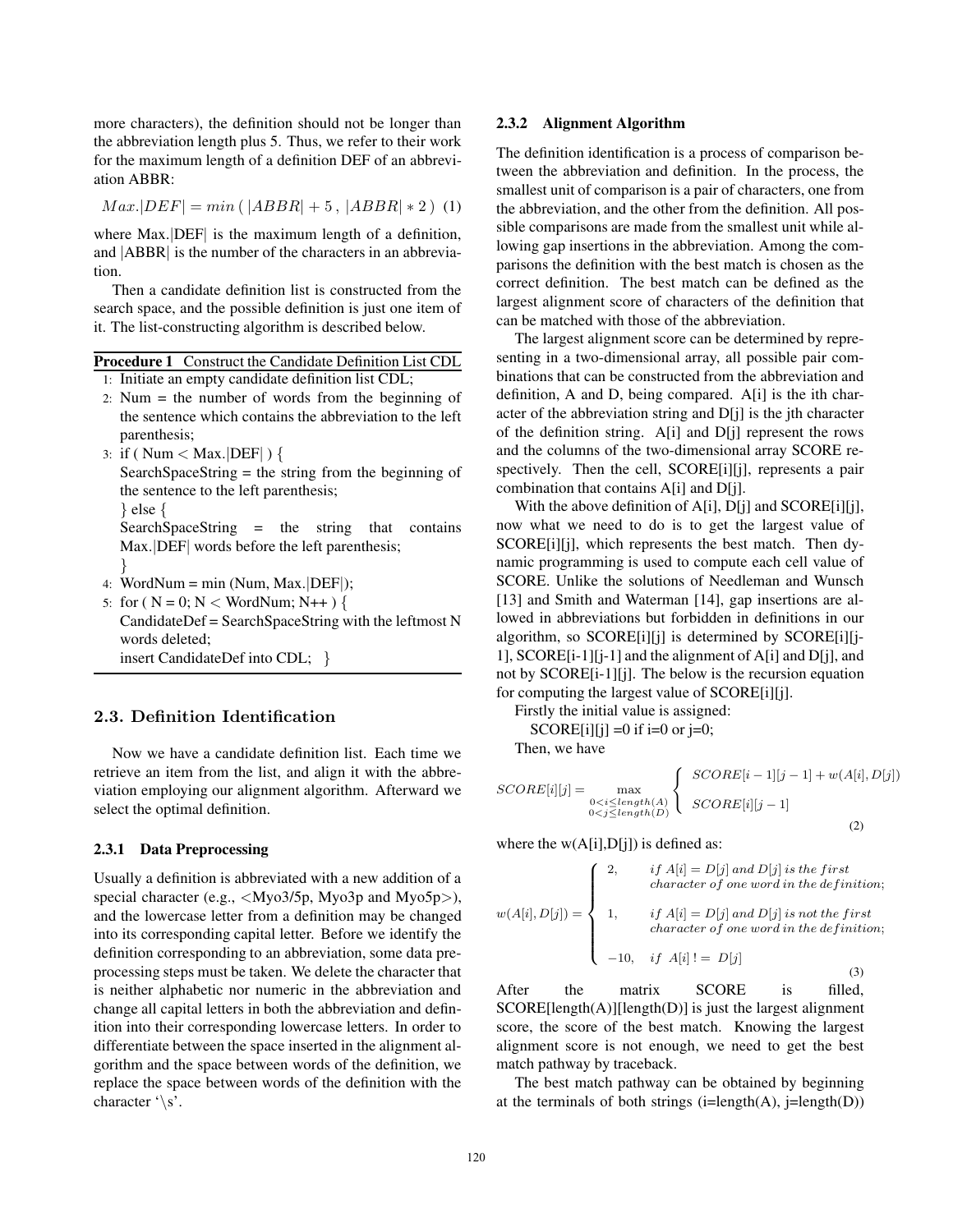

**Figure 2. For example, the definition is "Dialog Acts", and the abbreviation is "DAs". All the arrows form the best match pathway.**

and proceeding row by row toward the origins. The traceback algorithm checks if SCORE[i][j] is obtained from SCORE[i-1][j-1]. If yes, A[i] is identical to D[j], and both i and j are decremented. If not, a space is inserted before the ith character of the abbreviation, and only j is decremented. The process is repeated until all cells in the matrix SCORE have been operated upon and  $i=j=0$ . The operation of successive summations of cell values is illustrated in Figure 2.

#### **2.3.3 Select the optimal definition**

From the candidate definition list CDL, we get at most Max.|DEF| candidate definitions, each of which corresponds to an alignment score provided by the alignment algorithm. Despite the alignment score, it is not enough to determine the optimal definition. For example,

- 1. In the text "little is known, however, about how such dialog acts (DAs) can be automatically classified in truly natural conversation", "DAs" will be recognized as an abbreviation. The optimal definition is "dialog acts", but "dialog acts", "such dialog acts", "how such dialog acts" and "about how such dialog acts" will have the same alignment score;
- 2. In the text "the mutations map across most of the Bicoid protein, with some located within the DNAbinding domain (homeodomain)", "homeodomain" will be recognized as an abbreviation wrongly. Then the alignment algorithm will identify the string "with some located within the DNA-binding domain" as its definition. In this alignment, "within the DNAbinding" in the definition is unmatched (Figure 3 illustrates what "unmatch" means). With too many unmatched words in the middle of the definition this abbreviation must be thrown away;
- 3. In the text "a questionnaire was sent to them as well as to 246 physicians who had residency-level teaching responsibilities but who were not named (controls)", "controls" will be recognized as an abbrevia-

tion wrongly. The alignment algorithm will identify the string "physicians who had residency-level teaching responsibilities but who were not named" as its definition. In this alignment, "but who were not named" in the definition is unmatched. With too many unmatched words in the end of the definition this abbreviation must be thrown away;

So we propose a new concept "the redundant word penalty":

**Definition 1** *The redundant word penalty is a penalty against the candidate definitions having several continuous unmatched words.*

| Drosophila epidermal growth factor receptor |  |  |  |  |
|---------------------------------------------|--|--|--|--|
|                                             |  |  |  |  |
| D                                           |  |  |  |  |

**Figure 3. This is an alignment for** *<***DER, Drosophila epidermal growth factor receptor***>***. In the alignment, "growth" and "factor" in the definition are unmatched. Adjacent to each other, they are called "continuous unmatched words". The number of the continuous unmatched words is 2.**

The penalty depends on the number of the continuous unmatched words in the candidate definition (Figure 3). If the number is small, the penalty is low, otherwise the penalty is high. One unmatch word often appears in true definitions, for example, for the pair *<*FMDV, foot and mouth disease virus*>*, there is only one unmatched word "and" in the definition. The penalty should be very low in this case. Based on the analysis, the redundant word penalty (RWP) is divided into the beginning word penalty (BP, a low penalty) and the extended word penalty (EP, a high penalty). In N continuous unmatched words, the first C words are given a penalty score, BP for each word, and the other N-C words are given another penalty score, EP for each word. Thus, the equation of RWP is as follows:

$$
RWP = C \star BP + EP \star (N - C) \qquad (4)
$$

There are three cases that the redundant word penalty occurs:

- 1. The first character of the abbreviation does not match the first word of the candidate definition (RWP1);
- 2. Two adjacent characters in the abbreviation match two separated words in the candidate definition respectively (RWP2);
- 3. The last character of the abbreviation does not match the last word of the candidate definition (RWP3).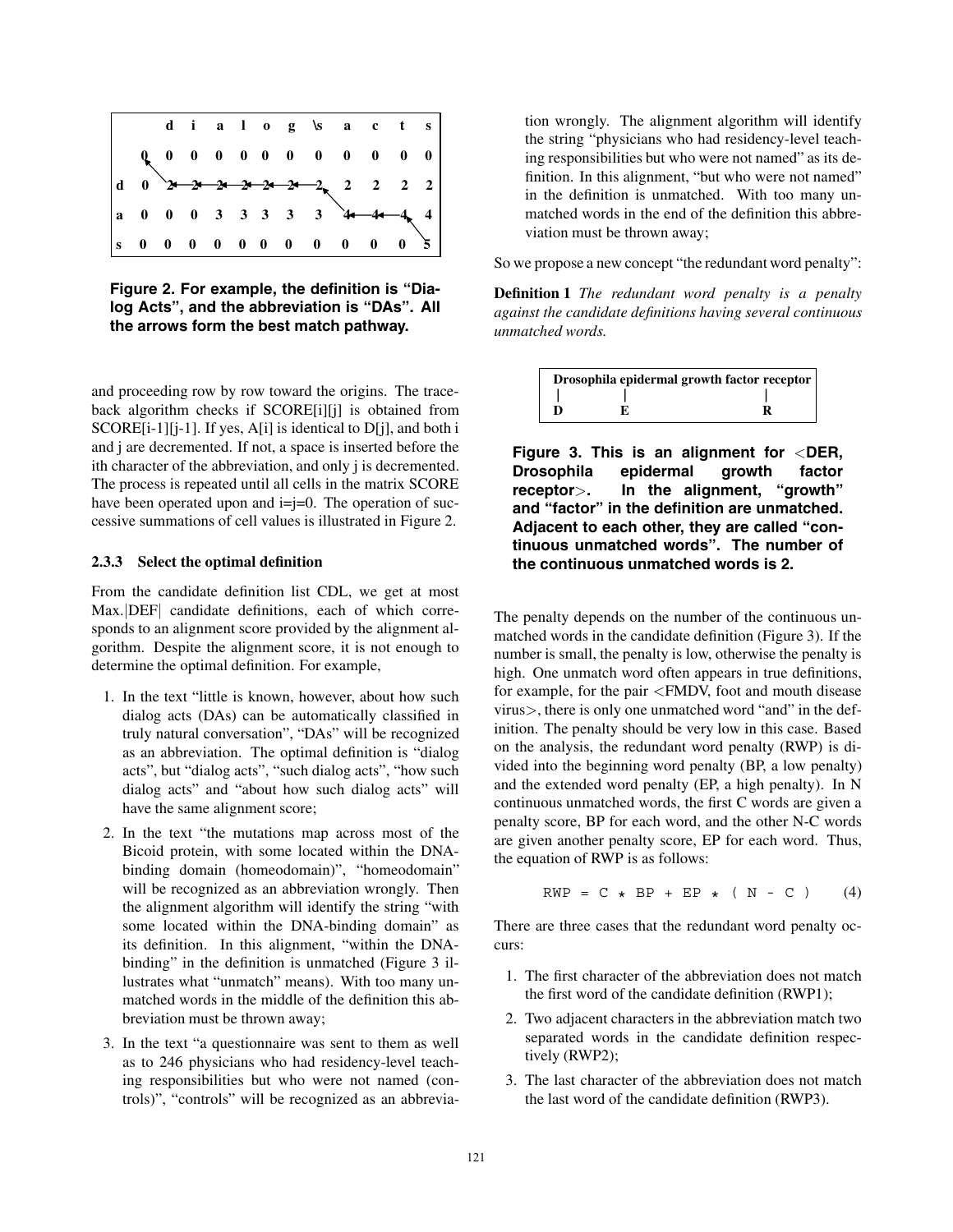For example, for the alignment *<*DER, Drosophila epidermal growth factor receptor*>* in Figure 3, RWP1, RWP2, and RWP3 are computed as follows:

- 1. Because the first character "D" of the abbreviation matches the first word "Drosophila" of the definition,  $RWP1=0$ ;
- 2. For RWP2, any two adjacent characters in the abbreviation must be considered. "D" and "E" match two adjacent words "Drosophila" and "epidermal" separately, so RWP2("DE")=0; "E" and "R" match two separated words "epidermal" and "receptor" separately, and the number of the continuous unmatched words is 2, so  $RWP2("ER") = C*BP + EP*(2-C)$ . In sum,  $RWP2 =$ RWP2("DE") + RWP2("ER");
- 3. Because the last character "R" of the abbreviation matches the last word "receptor" of the definition, RWP3=0.

The three cases may appear in the same alignment, so the total redundant word penalty (TotalRWP) is:

 $TotalRWP = RWP1 + RWP2 + RWP3 (5)$ 

Then for each alignment, we have

total score=the alignment score-TotalRWP (6)

At last the optimal definition can be selected from the candidate definition list by selecting the largest total score. If the total score of the optimal definition is larger than the predefined cutoff score, the optimal definition is identified.

#### **2.4. Evaluating Performance**

We use the harmonic mean (F-measure) of precision (accuracy) and recall (coverage) that are commonly used in the field to evaluate our results. The precision measures the number of correct *<*short form, long form*>* pairs in the answer file over the total number of the pairs in the answer file, and the recall measures the number of correct pairs in the answer file over the total number in the key file. With "TP" labeling true positives, "FP" the false positives and "FN" the false negatives, the measures are:

$$
Precision = \frac{TP}{TP + FP}
$$
\n
$$
Recall = \frac{TP}{TP + FN}
$$
\n
$$
F-measure = \frac{2*Precision * Recall}{Precision + Recall}
$$
\n(7)

#### **2.5. Scoring scheme**

Before our evaluation, the  $w(A[i],D[i])$ , the redundant word penalty, the cutoff score and the variable C (in Equation (4)) need to be adjusted. They can be regarded as four parameters, and different value for every parameter will bring different results. So it is necessary to find the best value of them to make our algorithm perform well.

Here we provide a simple method to adjust the parameters. We first give the four parameters an initial value separately, and then we search for the best value for each of the four parameters to maximize F-measure when we keep the other three unchanged. In the procedure the gold standard DEVELOPMENT corpus [15] is used.

For w(A[i],D[j]), we need to adjust the penalty score that A[i] differs from D[j]. We run our algorithm against all possible values of the penalty score for the maximum Fmeasure. The relation between F-measure and the penalty score is illustrated in Figure 4. From the figure we know the maximum F-measure is got when the penalty score is -7. Then the penalty score is assigned the value, -7. In



**Figure 4. Relation between F-measure and the penalty score that A[i] differs from D[j].**

a similar way, the redundant word penalty is also adjusted for the maximum F-measure. According to the above description, the redundant word penalty includes the beginning word penalty (BP) and the extended word penalty (EP). One unmatched word often appears in the true definition, and therefore, BP is assigned a small value, 0.5. Here we need to adjust EP. The relation between F-measure and EP is illustrated in Figure 5. The maximum F-measure is got when EP is 4.5. Then EP is assigned the value, 4.5. With the w(A[i],D[j]) and the redundant word penalty identified, the cutoff score is adjusted next. In Figure 6, the cutoff score ranges from -5 to 4, and the maximum F-measure is got when it is 0.5. Then the cutoff score is assigned the value, 0.5. There are some true definitions that contain several continuous unmatched words. If we want to find this kind of definitions, we need to adjust the variable C upward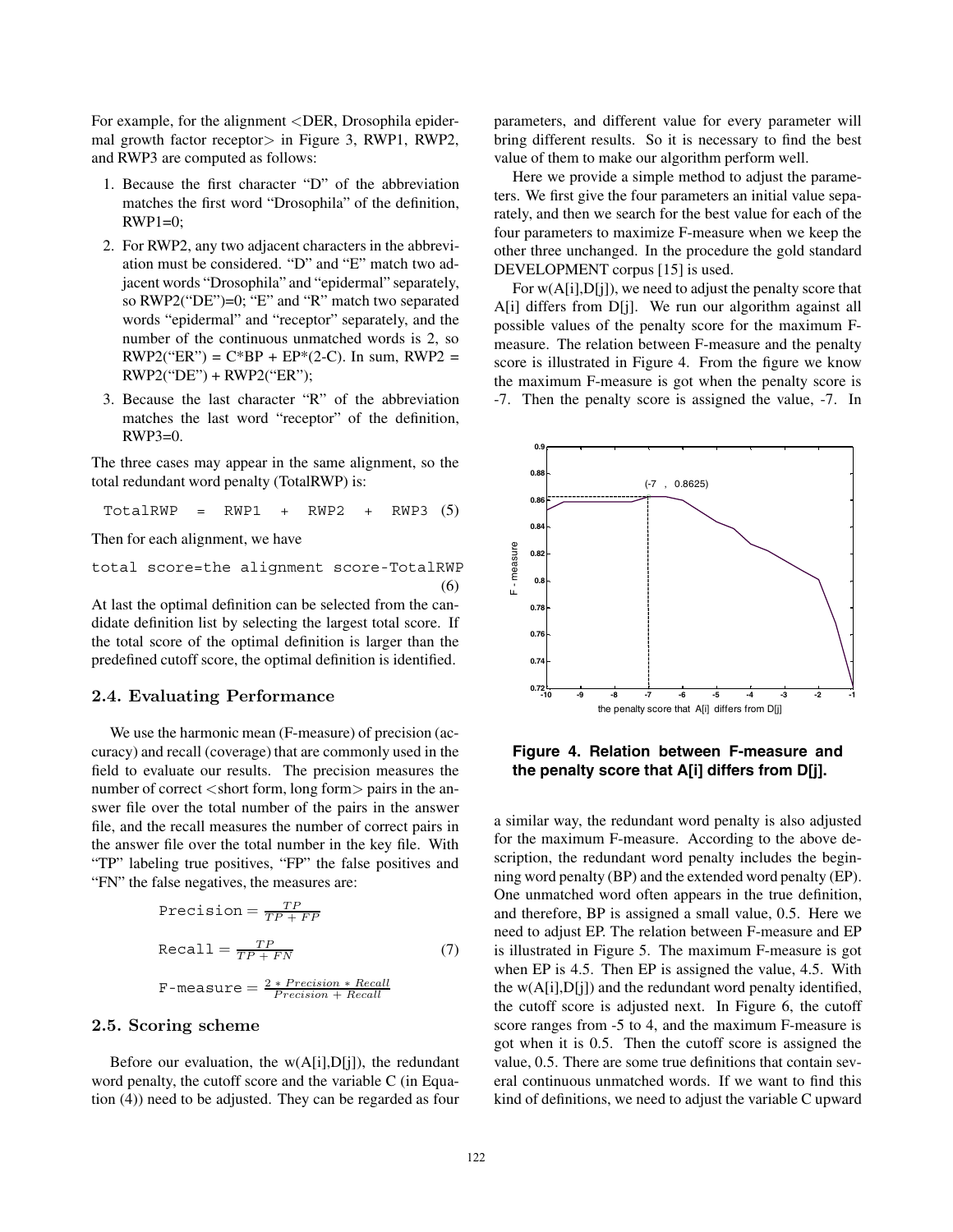

**Figure 5. Relation between F-measure and the extended word penalty.**

(allowing more continuous unmatched words). Then a table is created for comparison when  $C = 1$ , 2 and 3. Table 1 shows that the maximum F-measure is got when  $C = 1$ .

**Table 1. Relation Table between F-measure and C**

|         | F-measure |
|---------|-----------|
| $C=1$   | 0.8660    |
| $C = 2$ | 0.1261    |
| $C = 3$ | 0.1204    |

# **2.6. Evaluation**

To evaluate the algorithm, we have run it against a publicly available tagged corpus, the Medstract Gold Standard EVALUATION Corpus [15], which contains 168 *<*short form, long form*>* pairs. We compare our algorithm with three downloadable algorithms for acronym identification on the corpus: the Chang *et al.* [10] algorithm (obtained from http://bionlp. stanford.edu/webservices.html) at the three cutoff scores: 0.03, 0.14 and 0.88; the SLICE [7] algorithm (obtained from http://uvdb3.hgc.  $jp/ALICE/program$  download.html); the S & H [11] algorithm (obtained from http://biotext. berkeley.edu/software.html).

Our result is strictly based on the corpus without corrections, and the extracted pairs must match the marked pairs exactly. In the result, our algorithm identified 153 *<*short



**Figure 6. Relation between F-measure and the cutoff score.**

| Table 2. Comparing with other algorithms on |  |
|---------------------------------------------|--|
| the gold-standard EVALUATION corpus         |  |

|                        | Precision | Recall | F-measure |
|------------------------|-----------|--------|-----------|
| Chang (score= $0.88$ ) | 93%       | 23%    | 0.37      |
| Chang (score= $0.14$ ) | 89%       | 76%    | 0.82      |
| Chang (score= $0.03$ ) | 87%       | 81%    | 0.84      |
| <b>ALICE</b>           | 90%       | $77\%$ | 0.83      |
| $S \& H$               | 91%       | 77%    | 0.83      |
| Our algorithm          | 91%       | 83%    | 0.87      |

form, long form*>* pairs. Out of these, 139 pairs are correct, resulting in a recall of 83% and a precision of 91%. Table 2 indicates the result of that comparison with other algorithms on the gold-standard corpus. In our result 14 pairs are incorrect. 6 of them are not biomedical items: lethal of scute (l'sc), basic helix-loop-helix (bHLH) , primary ethylene response element (PERE), Ca2+-sensing receptor (CaSR), intermediate neuroblasts defective (ind), eliminates an AP180 homolog (LAP). The other 8 pairs are only partially matched: for the true definition "general transcription factor IIB (TFIIB)", we get "transcription factor IIB (TFIIB)"; "RNA polymerase I (Pol I)", we get "polymerase I (Pol I)"; "RNA polymerase I (Pol II)", we get "polymerase I (Pol II)"; "multiprotein von Hippel-Lindau (VHL)", we get "von Hippel-Lindau (VHL)"; "cAMP-dependent protein kinase A (PKA)", we get "protein kinase A (PKA)"; "protein Hedgehog (Hh)", we get "Hedgehog (Hh)"; "transcription factor Cubitus interruptus (Ci)", we get "Cubitus interruptus (Ci)".

Our algorithm misses 29 pairs: 8 of them are only par-